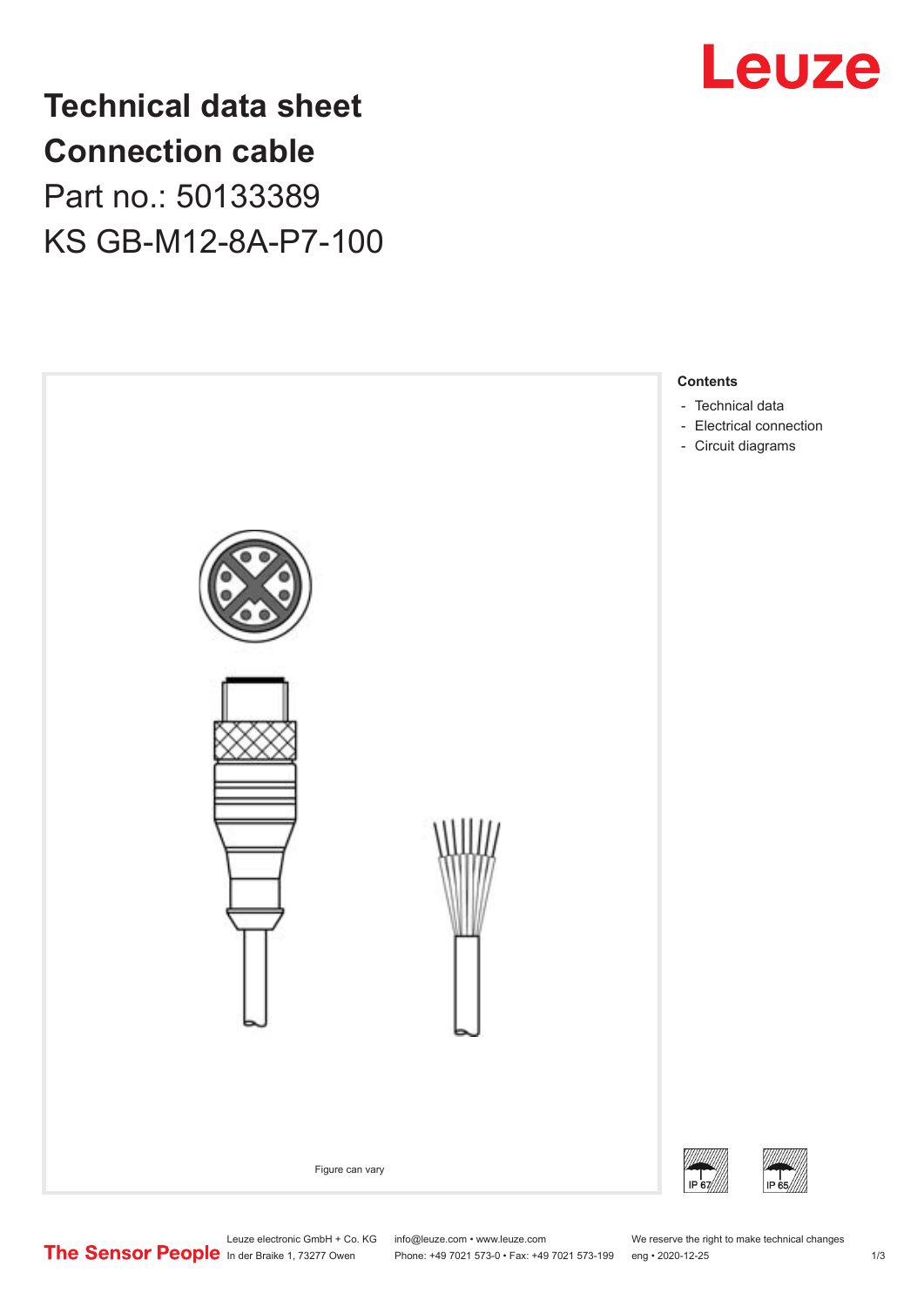## <span id="page-1-0"></span>**Technical data**

## Leuze

| <b>Basic data</b>                 |                                                                                                                                         | <b>Mechanical data</b>                                          |                          |
|-----------------------------------|-----------------------------------------------------------------------------------------------------------------------------------------|-----------------------------------------------------------------|--------------------------|
| Suitable for interface            | Ethernet                                                                                                                                | <b>Width across flats</b>                                       | $13 \text{ mm}$          |
|                                   |                                                                                                                                         | Bending radius, flexible laying, min.                           | Min. 10 x cable diameter |
| <b>Electrical data</b>            |                                                                                                                                         | Bending radius, stationary laying, min. Min. 5 x cable diameter |                          |
| Performance data                  |                                                                                                                                         | <b>Environmental data</b>                                       |                          |
| <b>Operating voltage</b>          | Max. 125 V AC/DC                                                                                                                        | Ambient temperature, operation,<br>flexible use                 | $-570 °C$                |
| <b>Connection</b>                 |                                                                                                                                         | Ambient temperature, operation,<br>stationary use               | $-4080 °C$               |
| <b>Connection 1</b>               |                                                                                                                                         |                                                                 |                          |
| Type of connection                | Connector                                                                                                                               | <b>Certifications</b>                                           |                          |
| <b>Thread size</b>                | M12                                                                                                                                     | Degree of protection                                            | IP 65                    |
| <b>Type</b>                       | Male                                                                                                                                    |                                                                 | IP 67                    |
| Handle body material              | <b>PUR</b>                                                                                                                              |                                                                 |                          |
| No. of pins                       | 8-pin                                                                                                                                   | <b>Classification</b>                                           |                          |
| Encoding                          | X-coded                                                                                                                                 | <b>Customs tariff number</b>                                    | 85444290                 |
| Version                           | Axial                                                                                                                                   | eCl@ss 5.1.4                                                    | 27279201                 |
| Lock                              | Screw fitting, nickel-plated diecast zinc,<br>recommended torque 0.6 Nm, self-<br>locking                                               | eCl@ss 8.0                                                      | 27279218                 |
|                                   |                                                                                                                                         | eCl@ss 9.0                                                      | 27060311                 |
|                                   |                                                                                                                                         | eCl@ss 10.0                                                     | 27060311                 |
| <b>Connection 2</b>               |                                                                                                                                         | eCl@ss 11.0                                                     | 27060311                 |
| Type of connection                | Open end                                                                                                                                | <b>ETIM 5.0</b>                                                 | EC001855                 |
|                                   |                                                                                                                                         | <b>ETIM 6.0</b>                                                 | EC001855                 |
| <b>Cable properties</b>           |                                                                                                                                         | <b>ETIM 7.0</b>                                                 | EC001855                 |
| <b>Number of conductors</b>       | 8 Piece(s)                                                                                                                              |                                                                 |                          |
| Wire cross section                | $0.14 \, \text{mm}^2$                                                                                                                   |                                                                 |                          |
| <b>AWG</b>                        | 26                                                                                                                                      |                                                                 |                          |
| Sheathing color                   | Green                                                                                                                                   |                                                                 |                          |
| <b>Shielded</b>                   | Yes                                                                                                                                     |                                                                 |                          |
| Silicone-free                     | Yes                                                                                                                                     |                                                                 |                          |
| Cable design                      | Connection cable (open on one end)                                                                                                      |                                                                 |                          |
| Cable diameter (external)         | 6.4 mm                                                                                                                                  |                                                                 |                          |
| Cable length                      | 10,000 mm                                                                                                                               |                                                                 |                          |
| <b>Sheathing material</b>         | <b>PUR</b>                                                                                                                              |                                                                 |                          |
| <b>Wire insulation</b>            | PE                                                                                                                                      |                                                                 |                          |
| Suitability for drag chains       | <b>No</b>                                                                                                                               |                                                                 |                          |
| Properties of the outer sheathing | Free of CFC, cadmium, silicone and<br>lead, easily machine-processable                                                                  |                                                                 |                          |
| Resistance of the outer sheathing | Good oil, gasoline and chemical<br>resistance in accordance with VDE 072,<br>flame retardant in accordance with IEC<br>60332 / VDE 0472 |                                                                 |                          |

## **Electrical connection**

#### **Connection 1**

| <b>Type of connection</b> | Connector                                                                             |
|---------------------------|---------------------------------------------------------------------------------------|
| <b>Thread size</b>        | M <sub>12</sub>                                                                       |
| <b>Type</b>               | Male                                                                                  |
| Handle body material      | <b>PUR</b>                                                                            |
| No. of pins               | 8-pin                                                                                 |
| Encoding                  | X-coded                                                                               |
| Version                   | Axial                                                                                 |
| Lock                      | Screw fitting, nickel-plated diecast zinc, recommended<br>torque 0.6 Nm, self-locking |

#### **Connection 2**

**Type of connection Open end**